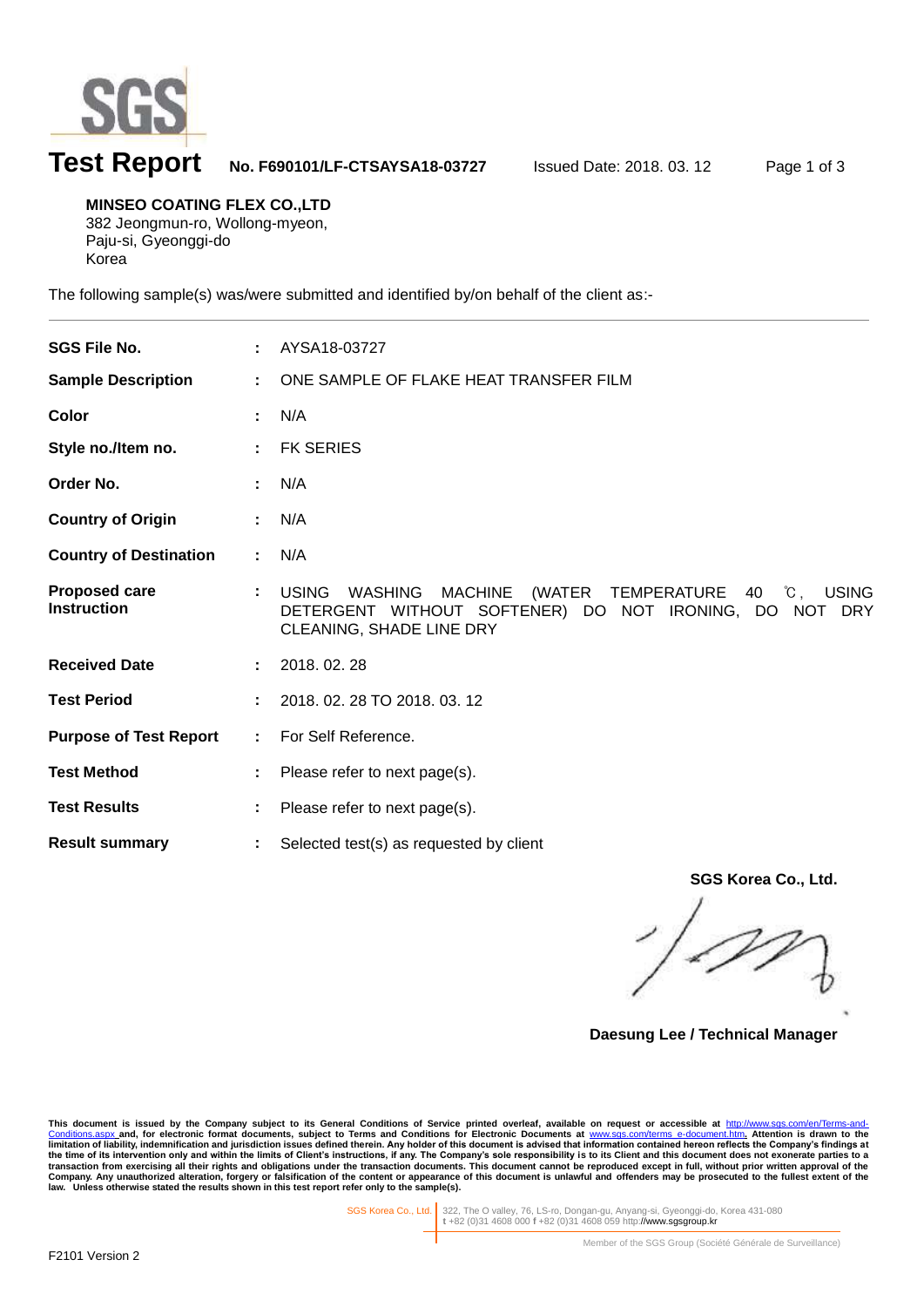

## **Test Report No. F690101/LF-CTSAYSA18-03727** Issued Date: 2018. 03. 12 Page 2 of 3

### **Test Conducted Results**

### **Appearance after 5 th Washing (Film part only)**

Test Method: Washing Procedure: AATCC 150-2012: Machine wash at  $(44 \pm 4.2)$  ℃ with 1.8 kg dummy loading, Normal cycle, Line dry at 25 ℃, Add 66.0 g of 1993 AATCC Standard Reference Detergent - Observation on washed sample

The color of the sample was almost the same as that of the original state. ( grade 4.5) No noticeable change was found. Therefore, the general appearance of the washed sample is **satisfactory.**

### **Appearance after 10th Washing (Film part only)**

Test Method: Washing Procedure: AATCC 150-2012: Machine wash at (44 ± 4.2) ℃ with 1.8 kg dummy loading, Normal cycle, Line dry at 25 ℃, Add 66.0 g of 1993 AATCC Standard Reference Detergent - Observation on washed sample

The color of the sample was almost the same as that of the original state. (grade 4.5) No noticeable change was found. Therefore, the general appearance of the washed sample is **satisfactory.**

### **Appearance after 15 th Washing (Film part only)**

Test Method: Washing Procedure: AATCC 150-2012: Machine wash at  $(44 \pm 4.2)$  °C with 1.8 kg dummy loading, Normal cycle, Line dry at 25 ℃, Add 66.0 g of 1993 AATCC Standard Reference Detergent - Observation on washed sample

The color of the sample was almost the same as that of the original state. ( grade 4.5) No noticeable change was found.

Therefore, the general appearance of the washed sample is **satisfactory.**

<Note> Grey Scale Rating is based on the 5-step scale of 1 to 5, where 1 is bad and 5 is good. <Note> The test was conducted by applicant's request.

This document is issued by the Company subject to its General Conditions of Service printed overleaf, available on request or accessible at <u>http://www.sgs.com/en/Terms-and-</u><br><u>[Conditions.aspx](http://www.sgs.com/en/Terms-and-Conditions.aspx) a</u>nd, for electronic format do **limitation of liability, indemnification and jurisdiction issues defined therein.** Any holder of this document is advised that information contained hereon reflects the Company's findings at limitation of liability, indem the time of its intervention only and within the limits of Client's instructions, if any. The Company's sole responsibility is to its Client and this document does not exonerate parties to a<br>transaction from exercising all **law. Unless otherwise stated the results shown in this test report refer only to the sample(s).**